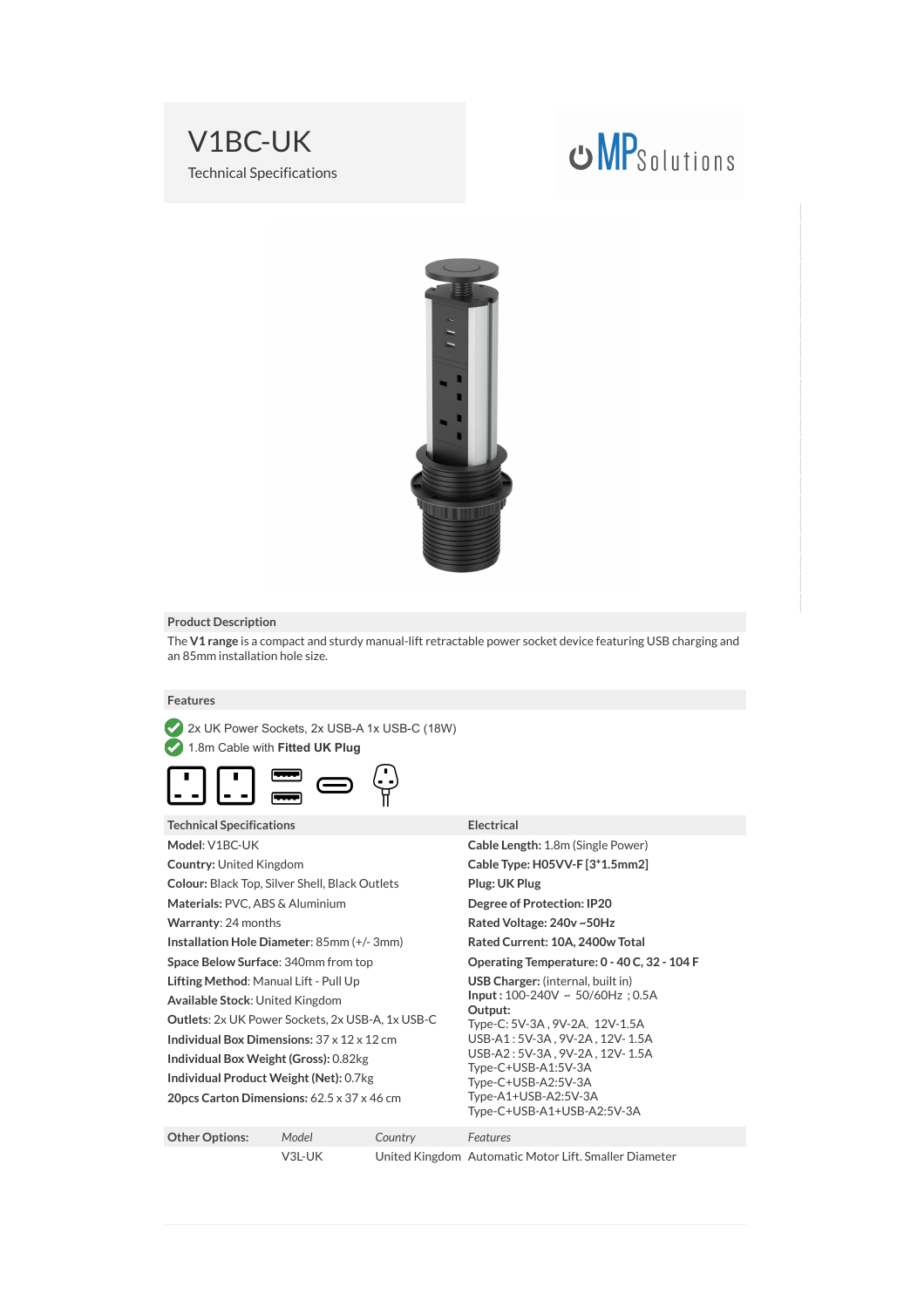# **Installation**

**Step 1: Bench-top hole**: drill a hole in your bench-top, with the diameter according to the product specifications.

**Step 2:** Unscrew the locking ring around the body of the unit, and remove it altogether.

**Step 3:** Place the unit inside the hole in your bench-top.

**Step 4:** Screw back the locking ring around the body of the unit - from the under-side of the bench-top, and tighten it securely.

**Step 5:** Connect the unit to power by plugging it into a power outlet under the bench-top.

**Support mail: contact@modernpowersolutions.co.uk web: modernpowersolutions.co.uk**